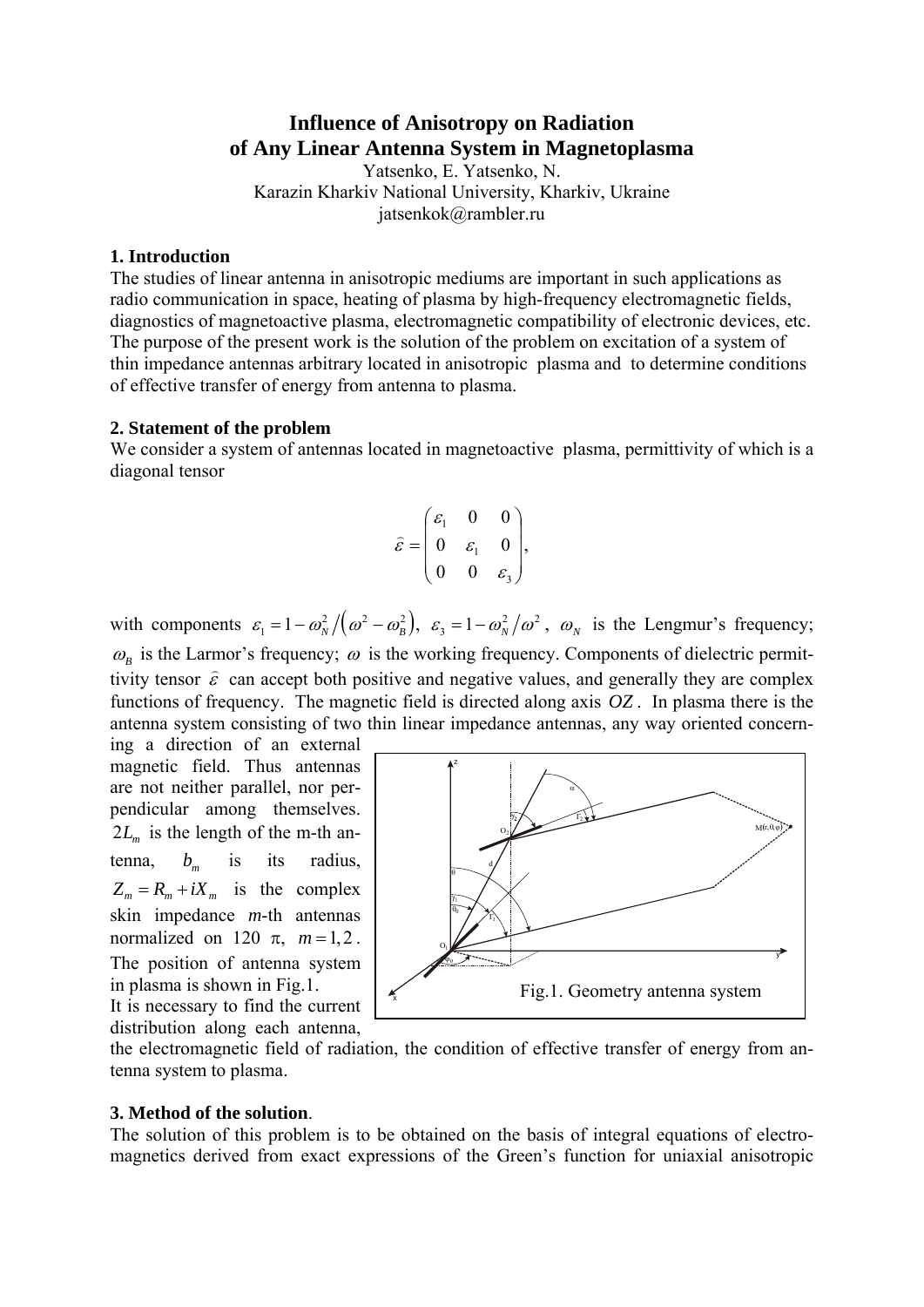medium [1]. These equations are completely equivalent of the Maxwell equations and boundary conditions; they can be written as

$$
i\omega\sqrt{\varepsilon_1}\Big[\vec{E}(\vec{r}_n)-\vec{E}_0(\vec{r}_n)\Big]=\Big(graddiv+k_0^2\varepsilon_1\varepsilon_3\hat{\varepsilon}^{-1}\Big)\Big[\vec{A}_{n1}(\vec{r}_n)+A_{n2}(\vec{r}_n)\Big]+ik_0rot\vec{e}_z\Big[B_{n1}(\vec{r}_n)+B_{n2}(\vec{r}_n)\Big],\quad(1)
$$

$$
i\omega\sqrt{\varepsilon_1}\Big[\vec{H}(\vec{r}_n)-\vec{H}_0(\vec{r}_n)\Big]=ik_0\varepsilon_1\varepsilon_3\hat{\varepsilon}^{-1}rot\Big[\vec{A}_{n1}(\vec{r}_n)+\vec{A}_{n2}(\vec{r}_n)\Big]-\Big(grad\frac{\partial}{\partial z}-\vec{e}_z\Delta\Big)[B_{n1}(\vec{r}_n)+B_{n2}(\vec{r}_n)], (2)
$$

where

$$
\vec{A}_{nm}(\vec{r}_n) = \int_{V_m} \frac{\vec{j}_m(\vec{r}_m') \exp\left(-ik_0\sqrt{\varepsilon_3|\vec{\rho}_n - \vec{\rho}_m'|^2 + \varepsilon_1(z_n - z_m')^2}\right)}{\sqrt{\varepsilon_3|\vec{\rho}_n - \vec{\rho}_m'|^2 + \varepsilon_1(z_n - z_m')^2}} d\,\vec{r}_m',
$$

$$
B_{nm}(\vec{r}_n) = \iint_{V_m} [\vec{j}_m(\vec{r}_m'), grad |\vec{\rho}_n - \vec{\rho}_m'] \Big|_{z} \frac{\exp(-ik_0\sqrt{\varepsilon_1}|\vec{r}_n - \vec{r}_m'|) - \exp(-ik_0\sqrt{\varepsilon_3}|\vec{\rho}_n - \vec{\rho}_m'|^2 + \varepsilon_1(z_n - z_m')^2)}{|\vec{\rho}_n - \vec{\rho}_m'|} d\vec{r}_m',
$$

where  $\vec{E}_0$ ,  $\vec{H}_0$  - electrical and magnetic fields of a source;  $\vec{E}_0$ , *H*  $\rightarrow$  - scattering electrical and magnetic fields;  $k_0 = \omega/c$  - wave number in vacuum, *c* - velocity of light;  $V_m$  - volume of *m*-th antenna;  $\vec{e}_z$  - ort along an external magnetic field (axis of anisotropy);  $\vec{r}_n = \vec{r}_n(x_n, y_n, z_n)$ and  $\vec{r}'_m = \vec{r}'_m(x'_m, y'_m, z'_m)$  (radius - vectors of points of observation and integration accordingly); the index z in expressions for  $B_{nm}(\vec{r}_n)$  points out a projection of vector product on axis of anisotropy;  $|\vec{\rho}_n - \vec{\rho}'_m| = \sqrt{(x_n - x'_m)^2 + (y_n - y'_m)^2}$ ;  $\vec{j}_m(\vec{r}_m)$  - volume density of current in *m*-th antenna; in all formulas  $n, m = 1, 2$ .

The decision of our problem is received by analogy to more simple problems solved by us earlier, namely, problems about excitation of one antenna [2], and also systems of the parallel [3] and perpendicular [4] antennas located in anisotropic plasma.

The advantage of the method of integral equations [5] is that it enables us, in an analytical form, to solve a large class of boundary problems of electromagnetism. The algorithm of solution by this method contains two stages. At the first stage we find the currents excited in each antenna by the field of the source and the field produced by the other antenna. In this case initial integral equations (1), (2) are system of the non-uniform integral Fredholm's equations of the first kind having the unique solution. At the second stage, based on already known currents we find the total field. In these case equations (1), (2) are simply equality representing a complete field as the sum of a field of a source and a scattering field.

A problem about excitement of electrical current in the antenna system will consider on the base of these integral equations. As far as antennas are thin:  $b_i / L_i \langle \langle 1; b_i / \lambda \langle \langle 1, i = 1, 2, \rangle \rangle$ where  $\lambda$  is a wavelength of falling electromagnetic field, only that electrical currents will be essential which current along antenna; it is possible to neglect of transverse currents. Considering only tangential components of full electrical field on surfaces of antenna, we obtain equations for currents, induced in each antenna by given falling field and field, which generate other antenna. For that it's needs introduce two new coordinate systems  $\chi, \eta, \xi$  and  $u, v, w$ . Let's first antenna is directed along axis  $\sigma\eta$  and second antenna is directed along axis *ov* . Relationship between coordinates of new and old systems is installed by formulas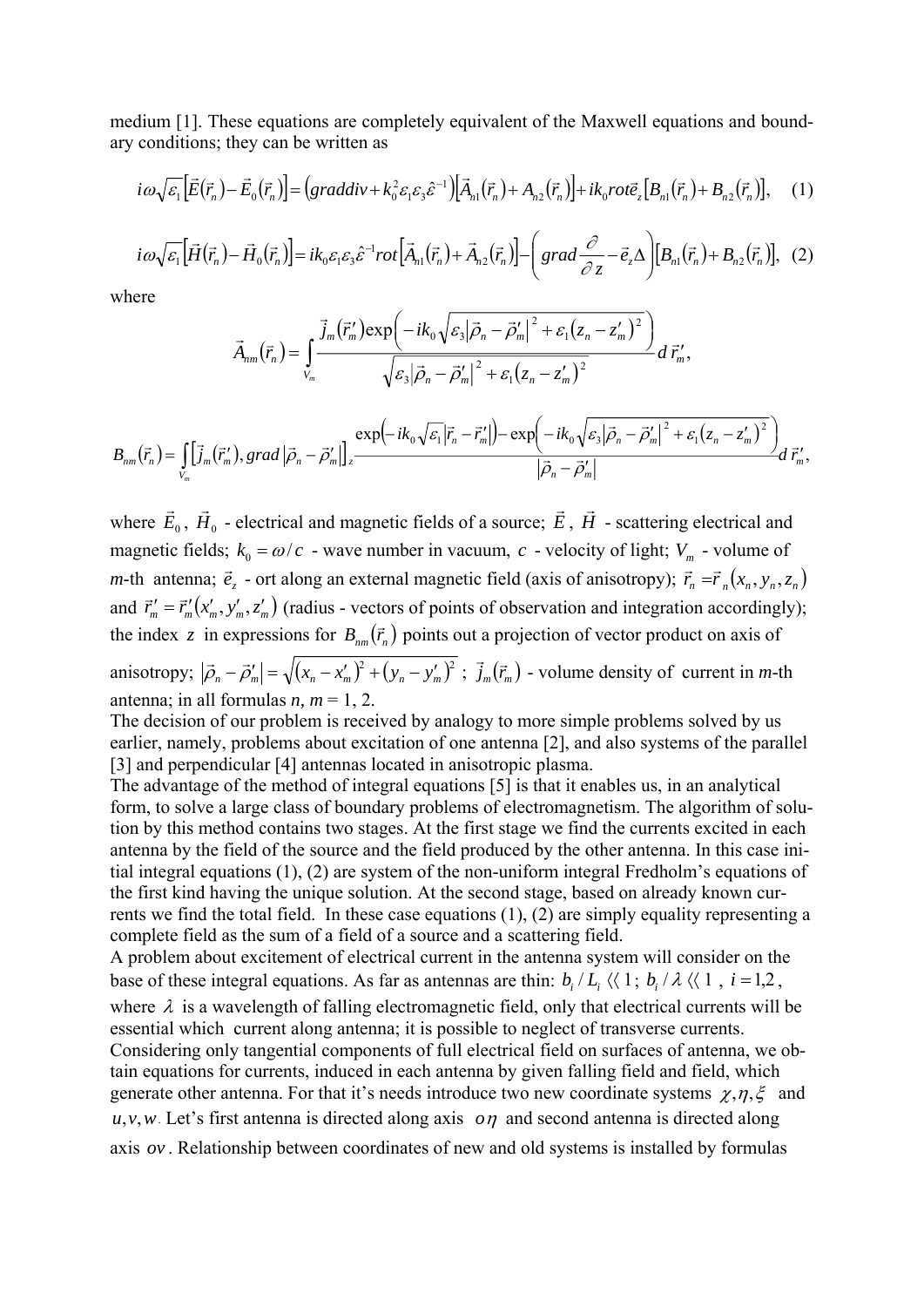$$
\chi = x, \quad \eta = y \sin \gamma_1 + z \cos \gamma_1, \quad \xi = -y \cos \gamma_1 + z \sin \gamma_1,
$$
  

$$
u = x \sin \varphi_2 - y \cos \varphi_2, \quad v = x \sin \gamma_2 \cos \varphi_2 + y \sin \gamma_2 \sin \varphi_2 + z \cos \gamma_2,
$$
  

$$
w = -x \cos \gamma_2 \cos \varphi_2 - y \cos \gamma_2 \sin \varphi_2 + z \sin \gamma_2,
$$

where  $\gamma_m$ ,  $\varphi_m$  - angular coordinates of the *m*-th antenna,  $m = 1,2 \ (\varphi_1 = 90^\circ)$ . Then equations for currents  $I_1(\eta_1)$ ,  $I_2(v_2)$  are obtained in the manner of

$$
\frac{d^2 I_1(\eta_1)}{d\eta_1^2} + k_0^2 \varepsilon_{eq1} I_1(\eta_1) = \alpha_1 \sqrt{\beta_1} \left\{ i\omega \sqrt{\varepsilon_1} \Big[ E_{0\eta_1}(\eta_1) - E_{\eta_1}(\eta_1) \Big] - \frac{dI_1(\eta_1')}{d\eta_1'} \frac{\exp(-ik_0 R_{11})}{R_{11}} \Big|_{\eta_1'=-L_1}^{\eta_1'=-L_1} - \cos \Gamma \frac{dI_2(v_2')}{dv_2'} \frac{\exp(-ik_0 R_{12})}{R_{12}} \Big|_{v_2'=v_0-L_2}^{v_2'=v_0-L_2} + \cdots \right.
$$

$$
+k_0^2 \Psi_1 \int_{v_0-L_2}^{v_0+L_2} I_2(v_2') \frac{\exp(-ik_0R_{12})}{R_{12}} dv_2' \Bigg\}, \qquad (3)
$$

$$
\frac{d^2I_2(v_2)}{dv_2^2} + k_0^2\varepsilon_{eq2}I_2(v_2) = \alpha_2\sqrt{\beta_2}\big\{i\omega\sqrt{\varepsilon_1}\big[E_{0v2}(v_2) - E_{v2}(v_2)\big] -
$$

$$
-\frac{dI_2(v_2')}{dv_2'}\frac{\exp(-ik_0R_{22})}{R_{22}}\Big|_{v_2'=v_0-L_2}^{v_2'=v_0+L_2} -\cos\Gamma\frac{dI_1(\eta_1')}{d\eta_1'}\frac{\exp(-ik_0R_{21})}{R_{21}}\Big|_{\eta_1'=L_1}^{\eta_1'-L_1} ++k_0^2\Psi_2\int_{-L_1}^{L_1}I_1(\eta_1')\frac{\exp(-ik_0R_{21})}{R_{21}}d\eta_1',
$$
\n(4)

where  $\varepsilon_{\text{eqm}}$  is the equivalent permittivity,

$$
\varepsilon_{eqm} = \beta_m \cos^2 \gamma_m + \sqrt{\varepsilon_1 \beta_m} \sin^2 \gamma_m, \text{ where } \beta_m = \varepsilon_1 \cos^2 \gamma_m + \varepsilon_3 \sin^2 \gamma_m, \n\alpha_m = -\frac{1}{2 \ln \left( \frac{2L_m}{b_m} \frac{2\sqrt{\beta_m}}{\sqrt{\varepsilon_3} + \sqrt{\sigma_m}} \right)} \text{ is a small parameter, where } \sigma_m = \varepsilon_1 \sin^2 \gamma_m + \varepsilon_3 \cos^2 \gamma_m,
$$

 $E_{0\eta_1}(\eta_1) E_{\eta_1}(\eta_1)$  are tangential components of source's field and total field on surface of first antenna,

 $(\eta_1 - \eta_1')^2 + r_1^2$  $R_{11} = \sqrt{\beta_1(\eta_1 - \eta_1')^2 + r_1^2}$ , where  $r_m^2 = b_m^2 \sqrt{\varepsilon_3 \sigma_m}$  is equivalent radius of m-th antenna, Γ is an angle between antennas,  $(v_1 - v_2')^2 + d_{eq2}^2$  $R_{12} = \sqrt{\beta_2 (v_1 - v_2')^2 + d_{eq2}^2}$ , where  $d_{eq2}^2 = \varepsilon_3 u_0^2 + \sigma_2 w_0^2$ , 2  $3^{\boldsymbol{u}}0$  $d_{eq2}^2 = \varepsilon_3 u_0^2 + \sigma_2 w$  $\Psi_1 = (\beta_1 - \varepsilon_{ea2}) \cos \Gamma + (\varepsilon_3 - \varepsilon_1) \sin \gamma_1 \cos \gamma_1 \sin \Gamma$ ,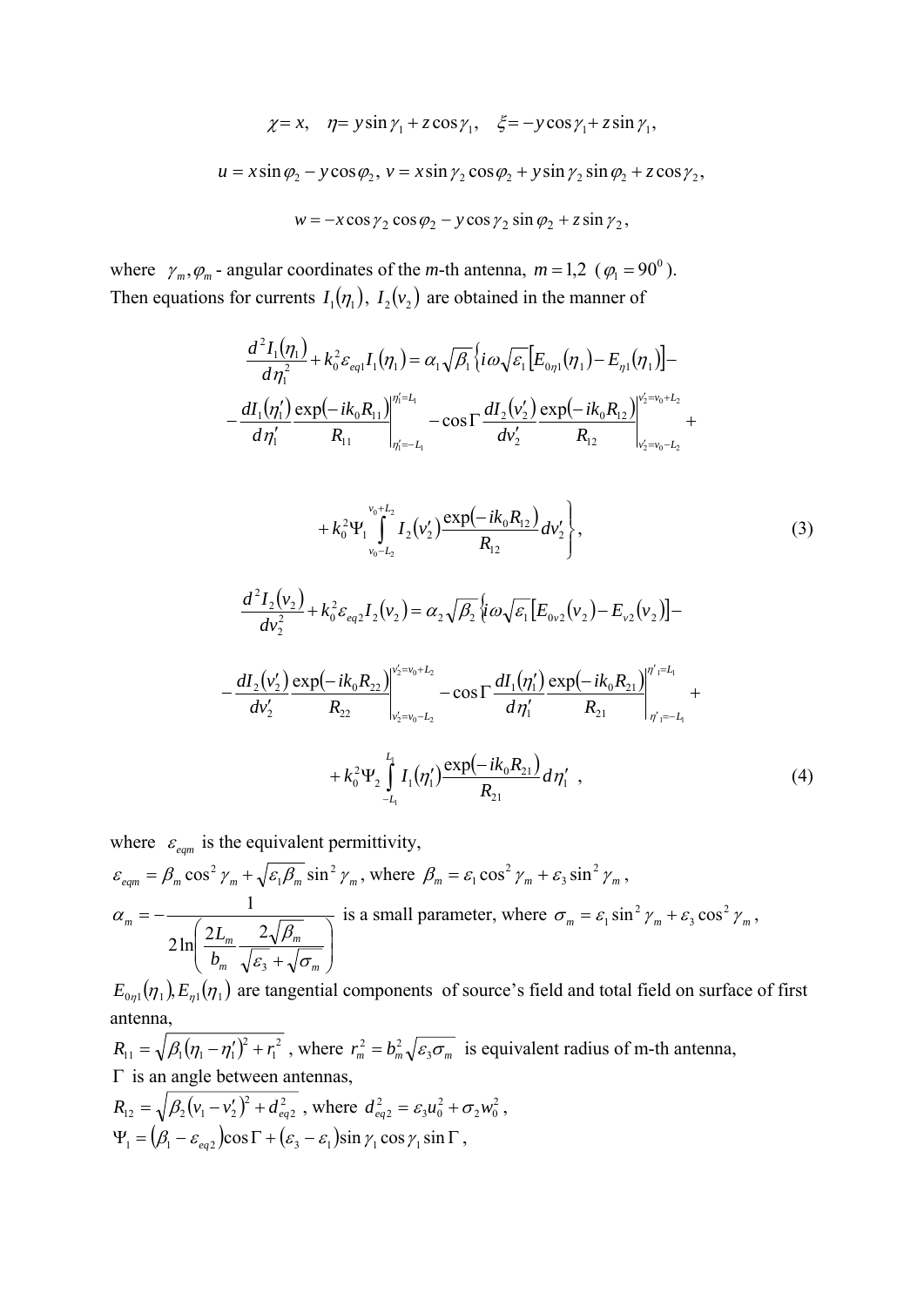$E_{0v2}(v_1), E_{v2}(v_2)$  are tangential components of source's field and total field on surface of sec-

ond antenna, 
$$
R_{22} = \sqrt{\beta_2 (v_2 - v_2')^2 + r_2^2}
$$
, where  $d_{eq1}^2 = \varepsilon_3 \chi_0^2 + \sigma_1 \xi_0^2$ ,  
\n $\Psi_2 = (\beta_2 - \varepsilon_{eq1}) \cos \Gamma + (\varepsilon_3 - \varepsilon_1) \sin \gamma_2 \cos \gamma_2 \sin D$   
\n $\sin D = \sqrt{\sin^2 \phi_2 \sin^2 \gamma_1 + \cos^2 \gamma_1 - \cos^2 \Gamma}$ ,

 $\chi_0$ ,  $\eta_0$ ,  $\xi_0$  and  $u_0$ ,  $v_0$ ,  $w_0$  are coordinates of the center of second antenna on systems  $\chi \eta \xi$  and *uvw* accordingly.

Equations obtained in this way are solved by the method of averaging [3]. The advantage of the method of averaging is that it enables us to obtain uniform analytical expressions for the currents that are correct for antennas of any length, including resonant one. The obtained analytical expressions describe the currents in antennas of any length with positive and negative values of  $\varepsilon_1$ ,  $\varepsilon_3$ . Rather simple expressions for currents are received at symmetric excitation of antennas. So for two symmetric active antennas excited by δ-generators, connected in the centres of antennas  $E_{0n1}(\eta_1) = V_{01}\delta(\eta)$ ,

 $E_{0,2}(v_2) = V_{0,2}\delta(v-v_0)$  the expressions for currents look like

$$
I_{1}(\eta_{1}) = V_{01} \frac{\sin k_{1}(L_{1} - |\eta_{1}|)}{Z_{11}} + V_{02} \frac{Y_{12}(\eta_{1})\sin 2k_{1}L_{1} - Y_{12}(L_{1})\sin k_{1}(L_{1} + \eta_{1})}{Z_{12}},
$$
(5)  

$$
I_{2}(v_{2}) = V_{02} \frac{\sin k_{2}(L_{2} - |v_{2}|)}{Z_{22}} + V_{01} \frac{Y_{21}(v_{2})\sin 2k_{2}L_{2} - Y_{21}(L_{2})\sin k_{2}(L_{2} + v_{2})}{Z_{21}},
$$
(6)

where

 $k_n = k'_n + ik''_n$  is the complex wave numbers for m-th antenna, where m=1,2

 $k_m = k_0 \left[ \sqrt{\varepsilon_{eqm}} - \alpha_m \left( \sqrt{\varepsilon_1 \beta_m / \varepsilon_{eqm}} / k_0 b_m \right) \left( X_m - i R_m \right) \right],$ functions  $Y_{12}$ ,  $Y_{21}$  are integral functions describing mutual influence of antennas,  $Z_{11}$ ,  $Z_{22}$ are own entrance resistance of antennas,  $Z_{12}$ ,  $Z_{21}$  are mutual resistance.

All antenna characteristics were calculated for symmetrical antennas (7), (8) situated in the laboratory plasma with parameters: electron concentration 108 sm-3, constant magnetic field 3500 e, Langmuir frequency  $\omega_N$ =5.6⋅108 Hz, Larmor frequency  $\omega_B$ =6⋅1010 Hz. Under changing work frequency  $\omega$  in range, where  $\omega_B \gg \omega \gg \omega_N^2 / \omega_B$  plasma is described by di-



 Fig. 2 Distribution of a current along one of antenna of system  $L_1/\lambda = L_2/\lambda = 0.75$  depending on anisotropy of plasma  $\varepsilon_3 = \{1 - 0, 1; 2 - 0, 3; 3 - 0, 5; 4 -$ 0,75; 5 - 1} at  $d = \lambda$  and  $\gamma = 90^0$ .



 Fig. 3 Dependence of an input current in the first antenna ( $L_1 / \lambda = 0.75$ ,  $L_2 / \lambda = 0.75$ ) from distance between antennas at various  $\varepsilon_3$  (1 -0,1; 2 -0,3; 3 -1) and  $γ=0^0$ .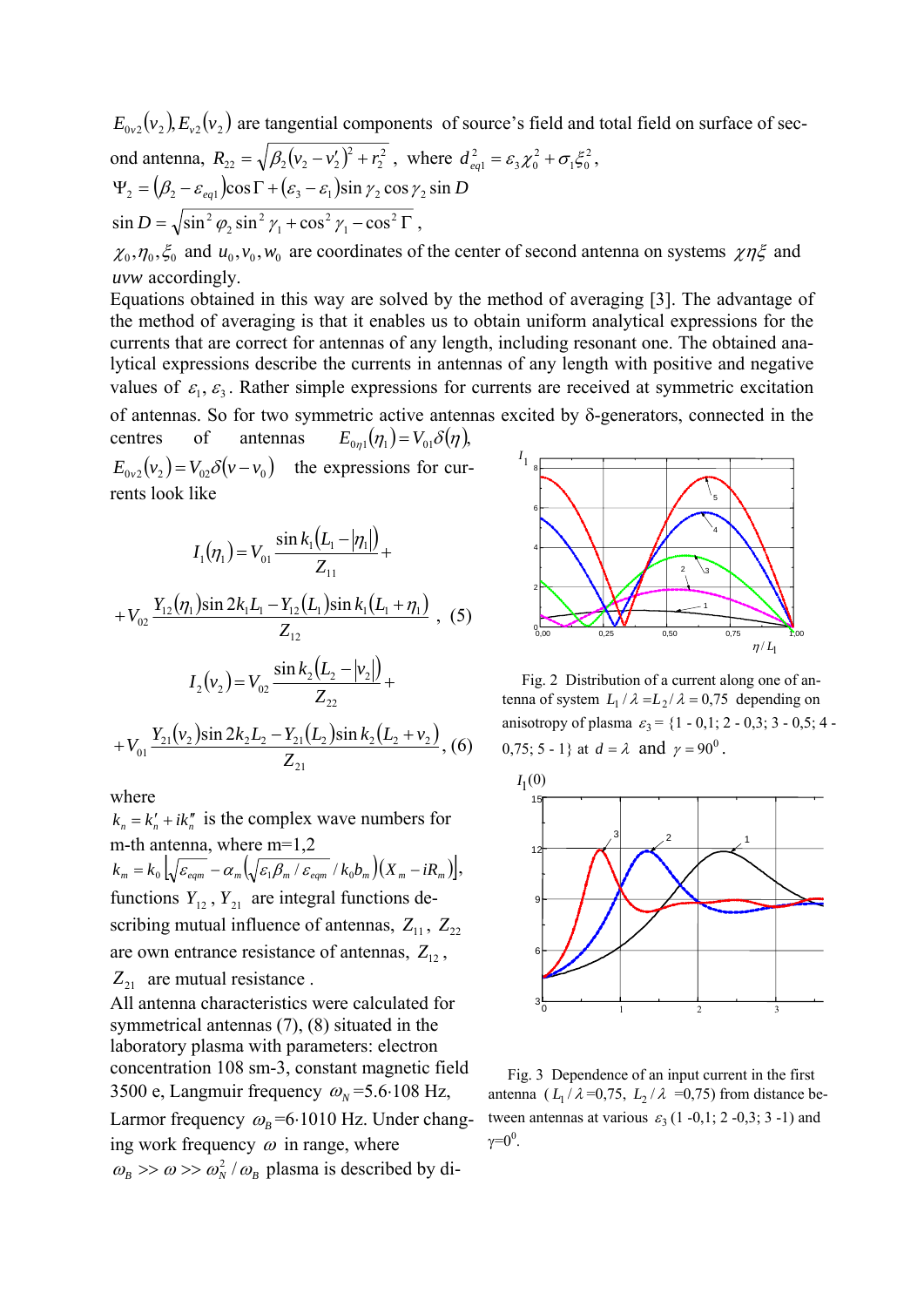agonal tensor  $\varepsilon$ . In this range the component  $\varepsilon_1$  doesn't depend on frequency ( $\varepsilon_1 \approx 1$ ), component  $\varepsilon_3$  is function of frequency. The functions of distribution of currents along antennas are determined by equivalent permittivity  $\varepsilon_{\text{eqm}}$  (Fig.2) and equivalent distance between antennas  $d_{eqm}$ , which depend on the values of components  $\varepsilon_1$ ,  $\varepsilon_3$  of permittivity tensor and on the orientation of antenna system in plasma. Parameter  $\varepsilon_{\text{em}}$  is various for each antenna, as it is determined not only by permittivity of plasma, but also orientation of antenna concerning a direction of magnetic field. Thus, the distribution of a

current in antennas is established such, as though they work in various mediums.



 Fig.4. Dependence of input current of the antenna on its length and surface impedance  $\varepsilon_1 = 1$ ,  $\varepsilon_3 = -0.5$ ,  $\gamma = 90^\circ$ .

It is known, that for antennas located in isotropic medium, the amplitude of an input current of each antennas is reducing periodic function of distance between antennas. In anisotropic medium the character of this dependence is kept, but not for distance  $d$ , and for equivalent distance  $d_{eqm}$  (Fig. 3). For example, for antennas laying in one plane with an axis of anisotropy,  $d_{eqm}$  looks like  $d_{eq}^2 = d^2 \varepsilon_1 \varepsilon_3 (\varepsilon_1 \cos^2 \gamma + \varepsilon_3 \sin^2 \gamma)$ . By each concrete antenna system with the given geometry in anisotropic medium can put in conformity some equivalent antenna system in anisotropic medium, choosing in appropriate way its geometrical sizes (this 2  $d_{eq}^2 = d^2 \varepsilon_1 \varepsilon_3 (\varepsilon_1 \cos^2 \gamma + \varepsilon_3 \sin^2 \gamma)$ 

conclusion concerns only currents, instead of fields of radiation).

The influence of the surface impedance of antennas on the currents is characterised by variations of complex wave numbers  $k_n = k'_n + ik''_n$ , that include dielectric characteristics of medium, geometry of antennas and their orientation in magnetoactive plasma. The changes permittivity of plasma  $\varepsilon_1$ ,  $\varepsilon_3$ , the orientations of the antenna (angle  $\gamma$ ), imaginary part of a surface im-

pedance *X* result in change of resonant length of the antenna, if  $\varepsilon_1$ ,  $\varepsilon_3$  positive.

In common case the conditions of effective excitation of the impedance antenna are:

а) a surface impedance should satisfy to conditions

 $|\text{Re }k| \gg |\text{Im }k|, |\text{Im }k| \to 0;$ 

b) the antenna should be resonant

 $L \cong (\lambda k_0 / (4 \operatorname{Re} k)) (1 + 2n),$ 

where  $n -$  integers:

 c) the antenna should be not long, as the more than length of the antenna, the less amplitude of a current.

On Fig. 4 the input current of the impedance antenna is shown. The curve 1 corresponds to the perfect conducting antenna (it is not effective), curves 2,3,4 correspond to the impedance antenna (the input current is of a resonant character for short antenna). Let's notice, for curves 3 and 4 the conditions  $\text{Re}k_3 = \text{Re}k_4$ ,  $\text{Im}k_4 > \text{Im}k_3$  are satisfied.

Based on the distributions of currents according to the formulas (1), (2), it is possible to find the fields of radiation at any distance from antennas. The far field of radiation consists of two waves (ordinary and extraordinary waves) and looks like (in the spherical system of coordinates r,  $θ$ ,  $φ$ )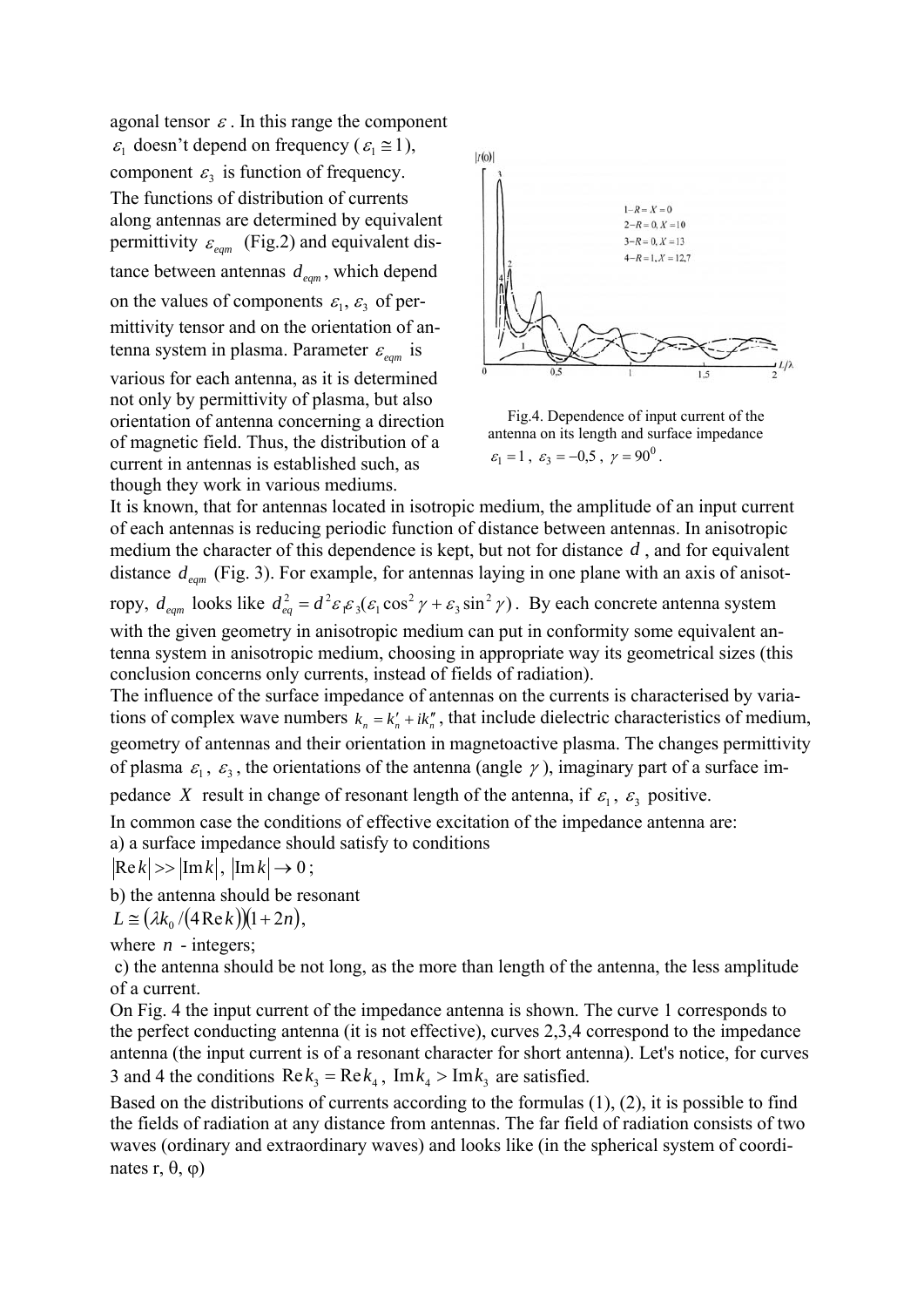$$
E_{r} = 0, \quad H_{r} = 0,
$$
\n
$$
E_{\theta} = \frac{k_{0}^{2} \sqrt{\varepsilon_{1}} \varepsilon_{3}}{i \omega N^{3}} [\sin \gamma_{1} \sin \phi \cos \theta - \cos \gamma_{1} \sin \theta] \Pi_{N_{1}} \frac{\exp(-ik_{0}Nr)}{r} +
$$
\n
$$
+ \frac{k_{0}^{2} \sqrt{\varepsilon_{1}} \varepsilon_{3}}{i \omega N^{3}} [\sin \gamma_{2} \cos (\phi - \phi_{2}) \cos \theta - \cos \gamma_{2} \sin \theta] \Pi_{N_{2}} \frac{\exp(-ik_{0}Nr)\exp(-ik_{0}Nd\cos \alpha)}{r},
$$
\n
$$
E_{\phi} = -\frac{k_{0}^{2}}{i \omega} [\sin \gamma_{1} \cos \phi] \Pi_{01} \frac{\exp(-ik_{0} \sqrt{\varepsilon_{1}}r)}{r} -
$$
\n
$$
- \frac{k_{0}^{2}}{i \omega} [\sin \gamma_{2} \sin (\phi - \phi_{2})] \Pi_{02} \frac{\exp(-ik_{0} \sqrt{\varepsilon_{1}}r)\exp(-ik_{0} \sqrt{\varepsilon_{1}}d\cos \alpha)}{r},
$$
\n
$$
H_{\phi} = \frac{k_{0}^{2} \sqrt{\varepsilon_{1}} \varepsilon_{3}}{i \omega N^{2}} [\sin \gamma_{1} \sin \phi \cos \theta - \cos \gamma_{1} \sin \theta] \Pi_{N_{1}} \frac{\exp(-ik_{0}Nr)}{r} +
$$
\n
$$
+ \frac{k_{0}^{2} \sqrt{\varepsilon_{1}} \varepsilon_{3}}{i \omega N^{2}} [\sin \gamma_{2} \cos (\phi - \phi_{2}) \cos \theta - \cos \gamma_{2} \sin \theta] \Pi_{N_{2}} \frac{\exp(-ik_{0}Nr)\exp(-ik_{0}Nd\cos \alpha)}{r},
$$
\n
$$
H_{\theta} = \frac{k_{0}^{2} \sqrt{\varepsilon_{1}}}{i \omega} [\sin \gamma_{1} \cos \phi] \Pi_{01} \frac{\exp(-ik_{0} \sqrt{\varepsilon_{1}}r)}{r} +
$$
\n
$$
+ \frac{k_{0}^{2} \sqrt{\varepsilon_{1}}}{i \omega} [\sin \gamma_{2} \sin (\phi - \phi_{2})] \Pi_{02} \frac{\exp(-ik_{0} \sqrt{\varepsilon_{1
$$

where  $\gamma_m$ ,  $\phi_m$  - angular coordinates of the *m*-th antenna,  $\theta$ ,  $\phi$  - angular coordinates of the observer in spherical system of coordinates;  $N(\theta) = \sqrt{\epsilon_3 \sin^2 \theta + \epsilon_1 \cos^2 \theta}$  $N(\theta) = \sqrt{\epsilon_3 \sin^2 \theta + \epsilon_1 \cos^2 \theta}$ ;  $\int d^{m}_{m}\left(\eta_{m}\right) \exp\left(ik_{0}N(\theta)\eta_{m}\cos\Gamma_{m}\right)$ *m L*  $m = \int I_m \left( I_m \right) \exp \left( i \kappa_0 I_v \left( \frac{U}{I_m} \right) I_m \right)$ *L*  $I_{Nm} = \int I_m(\eta_m) \exp\left(ik_0 N(\theta) \eta_m \cos \Gamma_m\right) d\eta_m$  $\Pi_{\text{Nm}} = \int_{-L_m}^{L_m} I_m(\eta_m) \exp\left(ik_0 N(\theta) \eta_m \cos \Gamma_m\right) d\eta_m; \quad \Pi_{\text{O}m} = \int_{-L_m}^{L_m} I_m(\eta_m) \exp\left(ik_0 \sqrt{\varepsilon_1} \eta_m \cos \Gamma_m\right)$ *m L*  $m = \int I_m \left( I_m \right) \exp \left( i \kappa_0 \sqrt{c_1} I_m \cos T_m \right) \omega I_m$ *L*  $I_{\text{on}} = \int I_m(\eta_m) \exp\left(ik_0 \sqrt{\varepsilon_1} \eta_m \cos \Gamma_m\right) d\eta$  $\Pi_{\text{O}m} = \int_{-L_m} I_m(\eta_m) \exp\left(ik_0 \sqrt{\varepsilon_1 \eta_m} \cos \Gamma_m\right) d\eta_m;$  $I_m(\eta_m)$  is a current in the *m*-th antenna,  $m=1,2$ . If in these formulas to put  $\gamma_1 = \gamma_2 = \gamma$ , we shall receive expressions for fields of radiation of parallel antennas, if to put  $\gamma_2 = \gamma_1 + 90^\circ$ , we shall find fields of perpendicular antennas. If in expressions for fields of radiation and cur-

rents to put  $\varepsilon_1 = \varepsilon_3$ , we receive the appropriate formulas for isotropic medium. By removing one of antennas on infinity, we shall receive the formulas for the lonely antenna.

It is known, that in frequency area which characterized by permittivity tensor, containing negative components, the feature of distribution of electromagnetic waves is determined by existence of cone-shaped zones of spread and non-spread of electromagnetic energy. Really, with  $\epsilon_1 < 0$ ,  $\epsilon_3 > 0$  the electromagnetic energy is spread only inside a resonant cone (according to the radiating diagram). With  $\varepsilon_1 > 0$ ,  $\varepsilon_3 < 0$  inside a resonant cone the energy is spread only in case of parallel orientation of the antenna concerning an axis of anisotropy. The impedance antenna, which orientation does not coincide with an axis of anisotropy can radiate energy in all directions, and not just in area limited to a resonant cone.